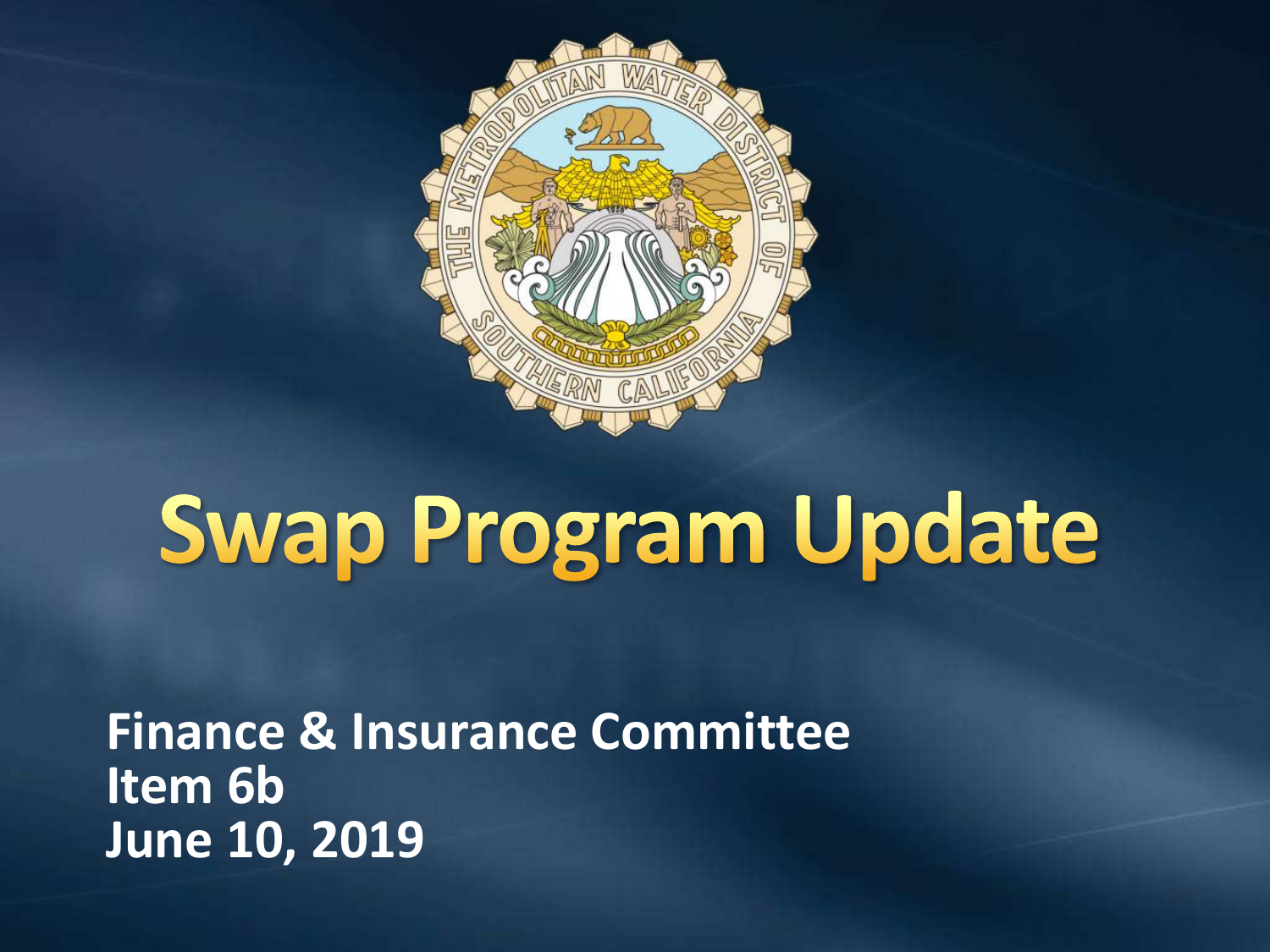## **Revenue Bond Debt Outstanding \$4.1 Billion As of June 1, 2019**

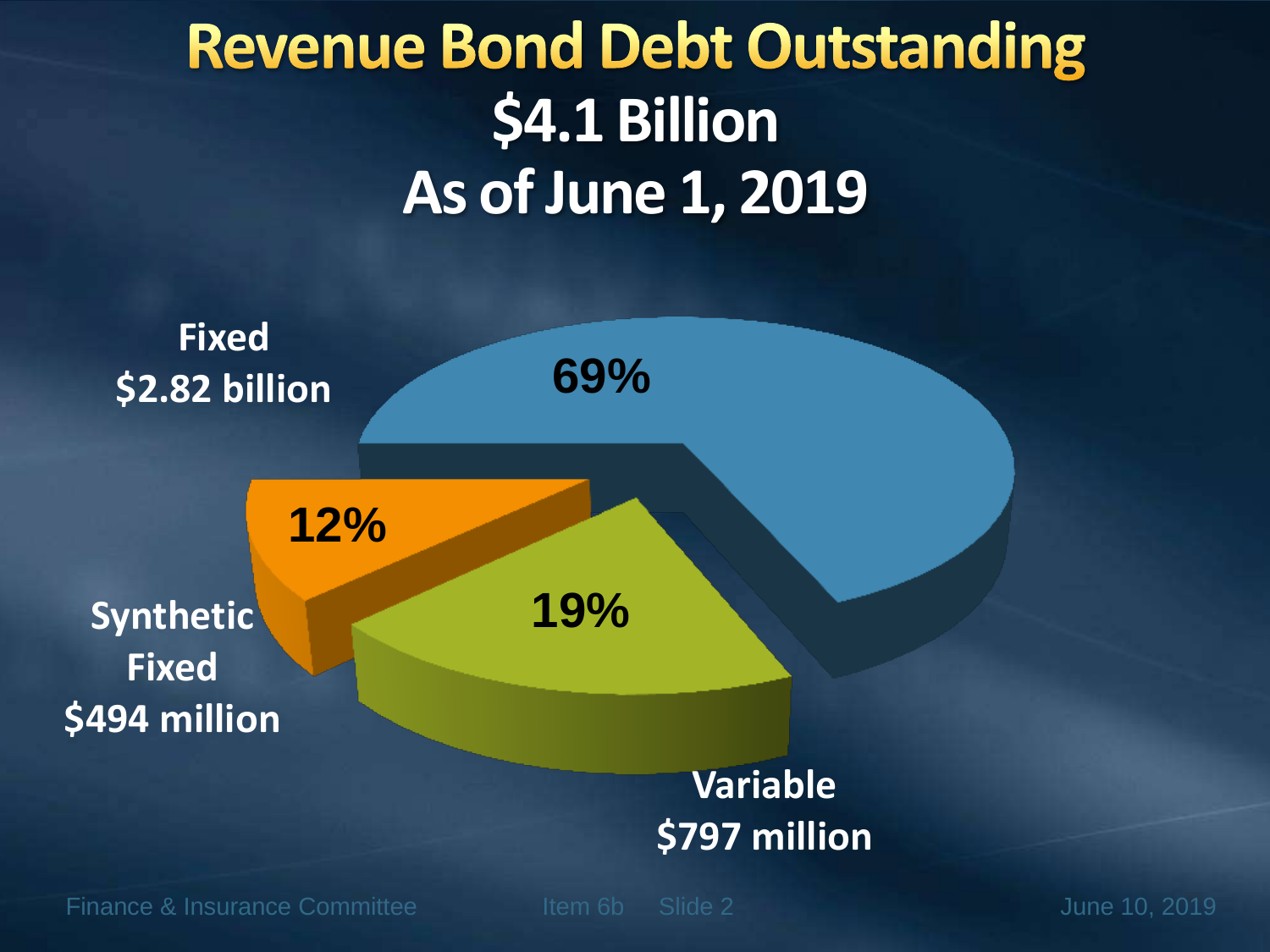### **Interest Rate Swaps: Benefits**

**Lower costs than bond financing Propelling bight for savings greater than could be achieved in the tax-exempt municipal bond market**

**Took advantage of a large, liquid swap market Multi trillion dollar market Assurance of low cost, competitive, market rates**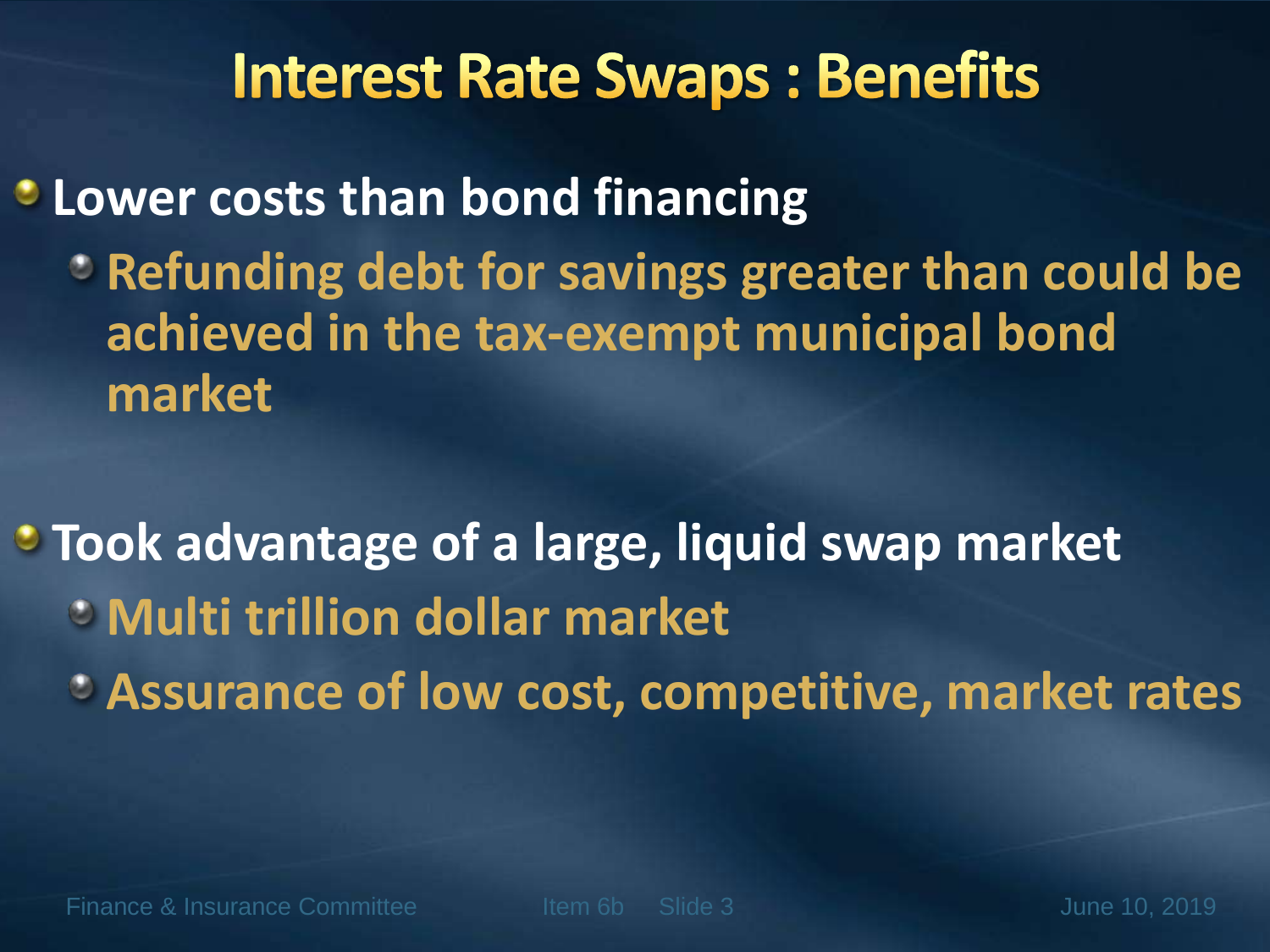## **Example of an Interest Rate Swap Floating to Fixed Rate Swap (Fixed Payer Swap)**



Finance & Insurance Committee The Item 6b Slide 4 June 10, 2019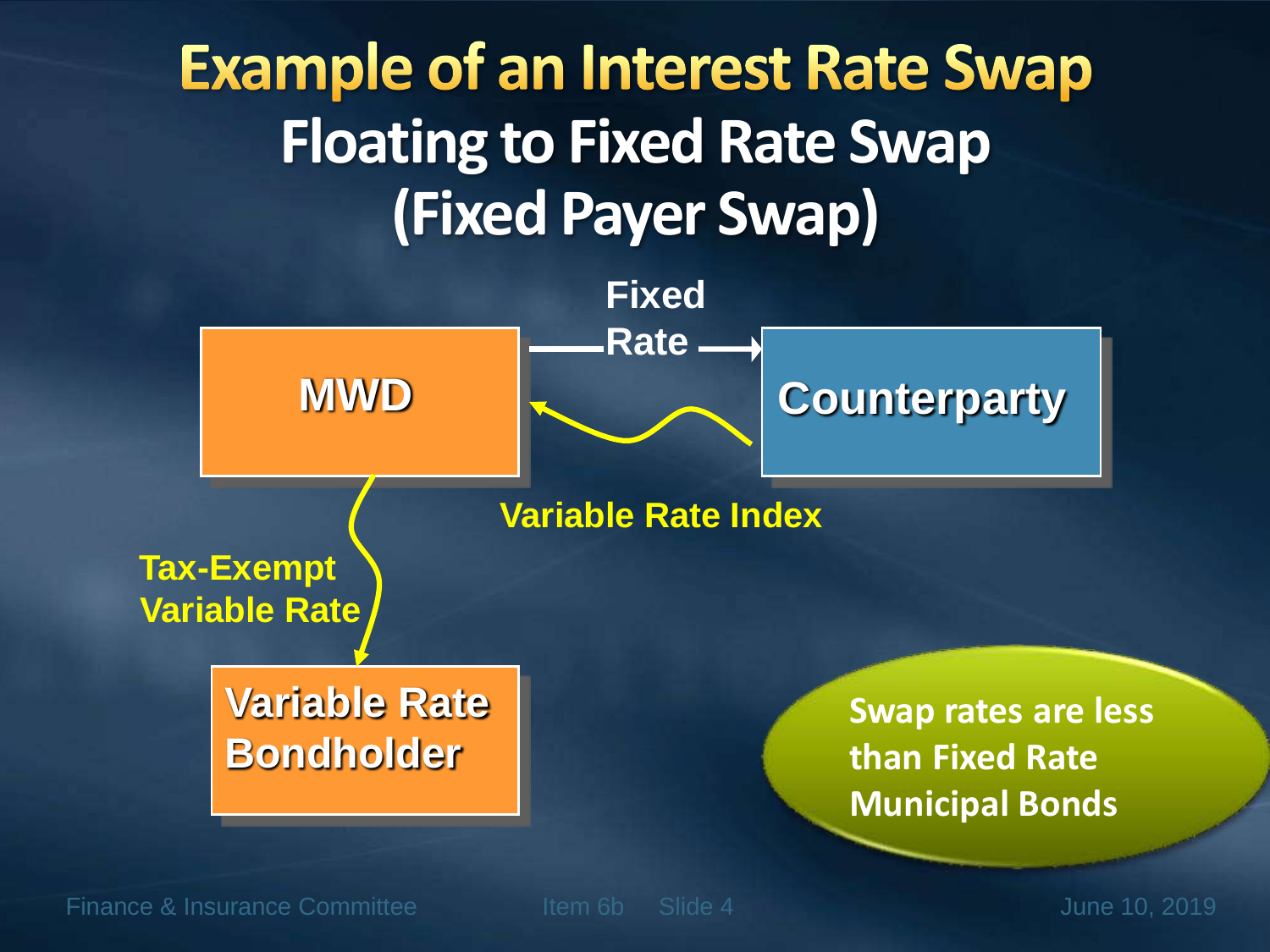#### **Metropolitan's Swap Program Historical Notional Amount Outstanding Fiscal Year End Swaps Maturing and**

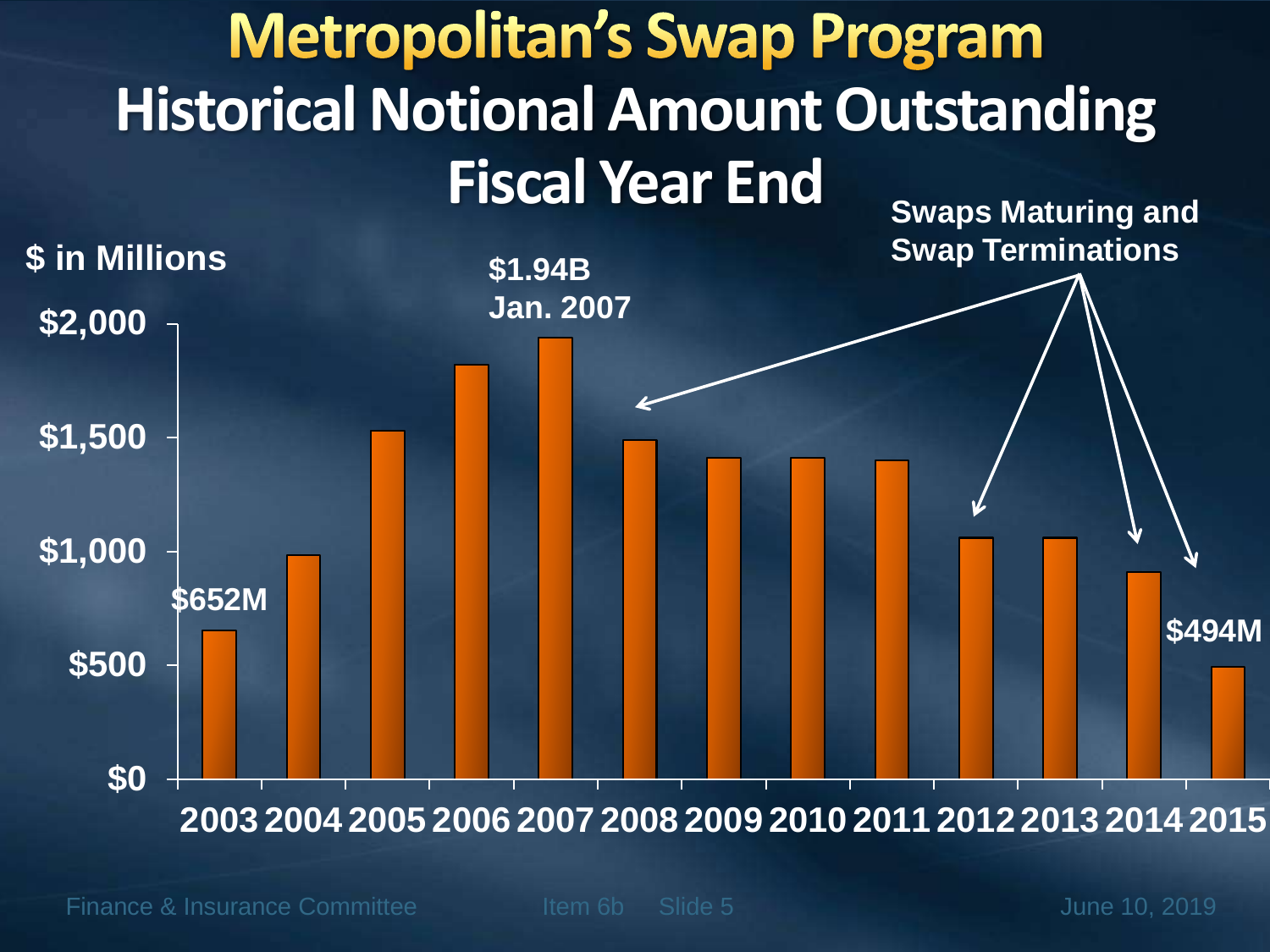## **Metropolitan's Swap Program Projected Notional Amount Outstanding Fiscal Year End**



Finance & Insurance Committee The Item 6b Slide 6 June 10, 2019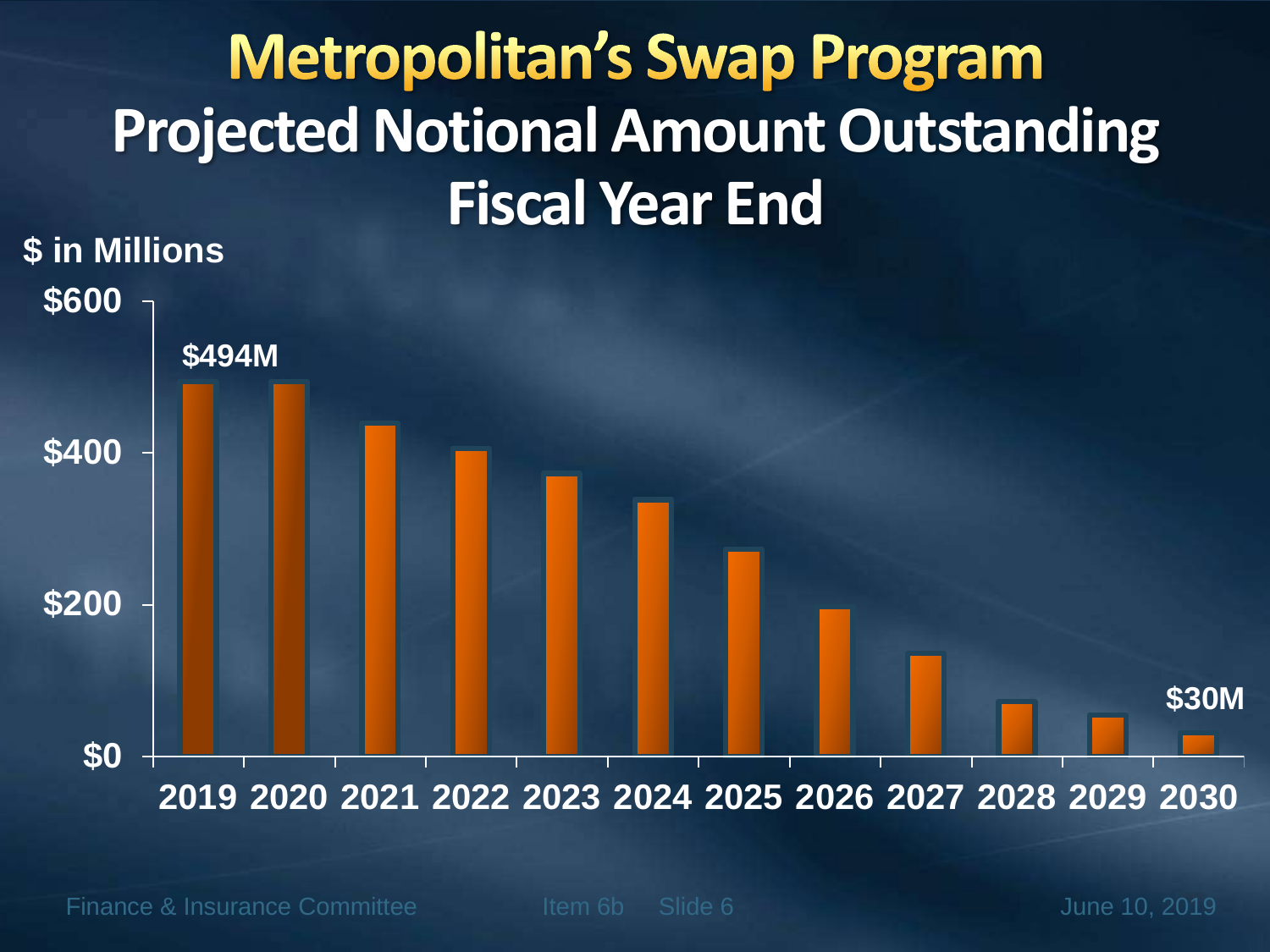#### **Metropolitan's Swap Program As of March 31, 2019**

- **Counterparty Swaps Outstanding; Ratings; and Swap Market Values:**
- **JPMorgan Chase Bank** 
	- **\$216 million; Aa2/A+/AA; (\$23.7) million**
- **Wells Fargo Bank, N.A.**
	- **\$158.6 million; Aa2/A+/AA-; (\$17.9) million**
- **Morgan Stanley Capital Services Inc.** 
	- **\$83.6 million; A3/BBB+/A; (\$6.0) million**
- **Citigroup Financial Products Inc.** 
	- **\$35.4 million; A3/BBB+/A; (\$4.4) million**
- **Eight swaps from \$6.3 million to \$158.6 million**
- **Swap Contracts Outstanding: \$493.6 million**
- **Mark-to-Market Value: (\$52.0) million**
- **Collateral Posting: \$0**
- **Savings to date: \$118.6 million**

Finance & Insurance Committee The Item 6b Slide 7 June 10, 2019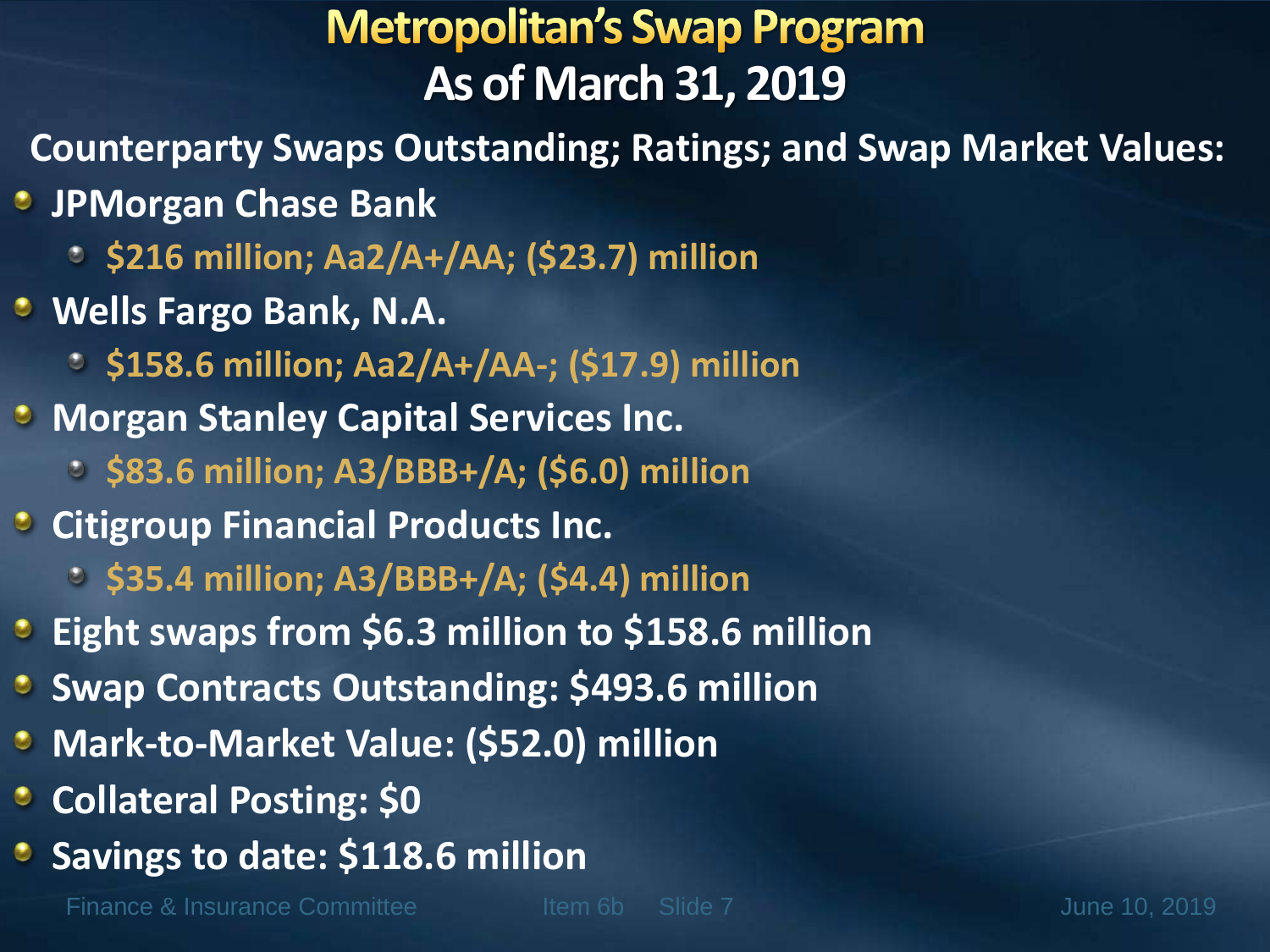## **Summary**

- **Swap program has been well managed**
- **Swap exposure has been reduced with swap terminations and scheduled amortization**
- **Continued reductions based on scheduled swap amortization**
- **To date savings have exceeded original projections**